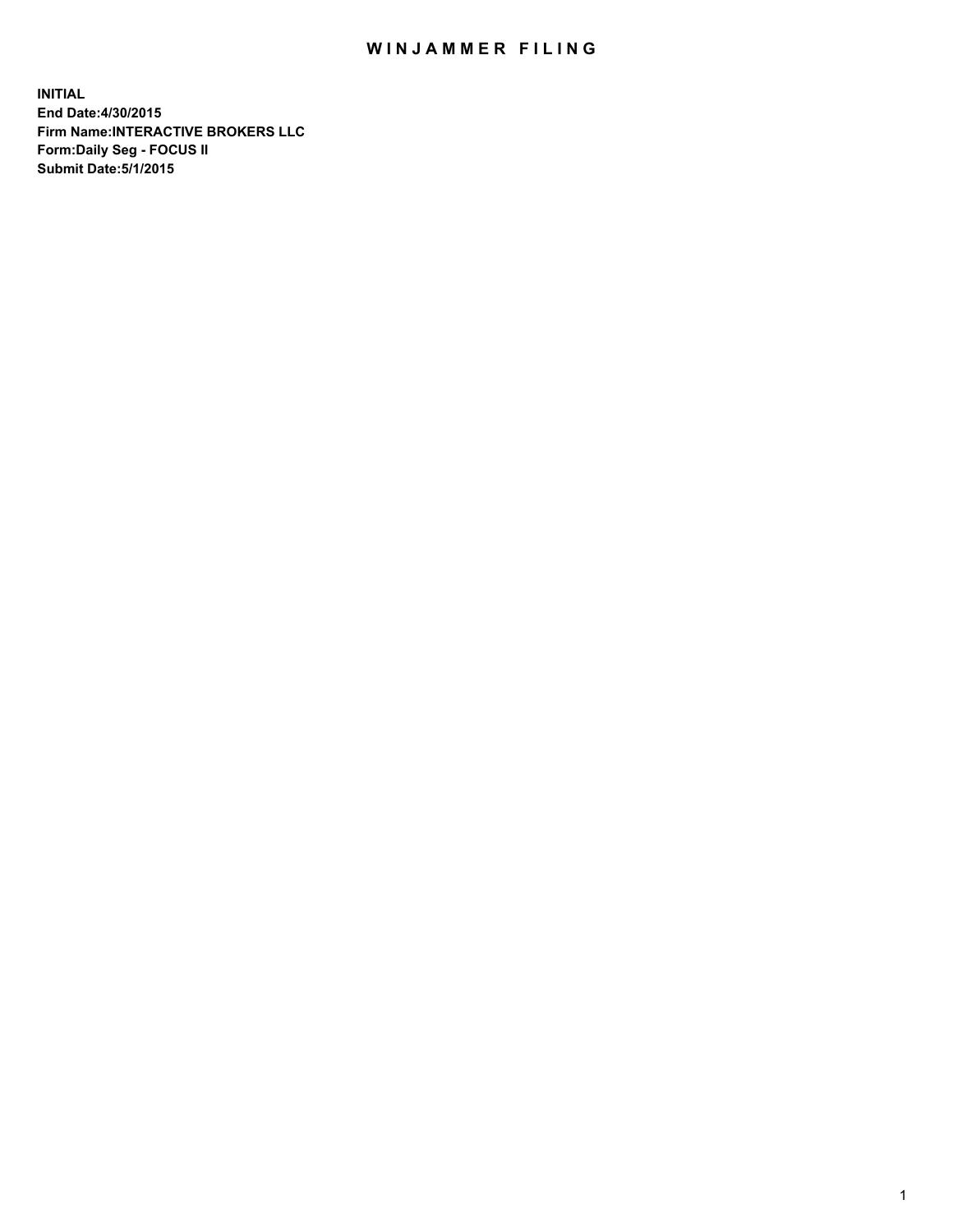## **INITIAL End Date:4/30/2015 Firm Name:INTERACTIVE BROKERS LLC Form:Daily Seg - FOCUS II Submit Date:5/1/2015 Daily Segregation - Cover Page**

| Name of Company<br><b>Contact Name</b><br><b>Contact Phone Number</b><br><b>Contact Email Address</b>                                                                                                                                                                                                                          | <b>INTERACTIVE BROKERS LLC</b><br><b>Michael Ellman</b><br>203-422-8926<br>mellman@interactivebrokers.co<br>m |
|--------------------------------------------------------------------------------------------------------------------------------------------------------------------------------------------------------------------------------------------------------------------------------------------------------------------------------|---------------------------------------------------------------------------------------------------------------|
| FCM's Customer Segregated Funds Residual Interest Target (choose one):<br>a. Minimum dollar amount: ; or<br>b. Minimum percentage of customer segregated funds required:% ; or<br>c. Dollar amount range between: and; or<br>d. Percentage range of customer segregated funds required between:% and%.                         | $\overline{\mathbf{0}}$<br>0<br>155,000,000 245,000,000<br>00                                                 |
| FCM's Customer Secured Amount Funds Residual Interest Target (choose one):<br>a. Minimum dollar amount: ; or<br>b. Minimum percentage of customer secured funds required:% ; or<br>c. Dollar amount range between: and; or<br>d. Percentage range of customer secured funds required between:% and%.                           | $\overline{\mathbf{0}}$<br>0<br>80,000,000 120,000,000<br>0 <sub>0</sub>                                      |
| FCM's Cleared Swaps Customer Collateral Residual Interest Target (choose one):<br>a. Minimum dollar amount: ; or<br>b. Minimum percentage of cleared swaps customer collateral required:% ; or<br>c. Dollar amount range between: and; or<br>d. Percentage range of cleared swaps customer collateral required between:% and%. | $\overline{\mathbf{0}}$<br><u>0</u><br>0 <sub>0</sub><br>0 <sub>0</sub>                                       |
| Current ANC:on<br><b>Broker Dealer Minimum</b><br>Debit/Deficit - CustomersCurrent AmountGross Amount<br>Domestic Debit/Deficit<br>Foreign Debit/Deficit                                                                                                                                                                       | 2,364,414,767 30-APR-2015<br>298, 197, 473<br>2,618,870<br>6,863,1350                                         |
| Debit/Deficit - Non CustomersCurrent AmountGross Amount<br>Domestic Debit/Deficit<br>Foreign Debit/Deficit<br>Proprietary Profit/Loss<br>Domestic Profit/Loss<br>Foreign Profit/Loss                                                                                                                                           | 0 <sub>0</sub><br>0 <sub>0</sub><br>$\overline{\mathbf{0}}$<br>$\overline{\mathbf{0}}$                        |
| Proprietary Open Trade Equity<br>Domestic OTE<br>Foreign OTE<br><b>SPAN</b><br><b>Customer SPAN Calculation</b>                                                                                                                                                                                                                | $\overline{\mathbf{0}}$<br><u>0</u><br>1,382,115,040                                                          |
| Non-Customer SPAN Calcualation<br><b>Proprietary Capital Charges</b><br>Minimum Dollar Amount Requirement<br>Other NFA Dollar Amount Requirement                                                                                                                                                                               | 24,276,382<br><u>0</u><br>20,000,000 [7465]<br>22,052,314 [7475]                                              |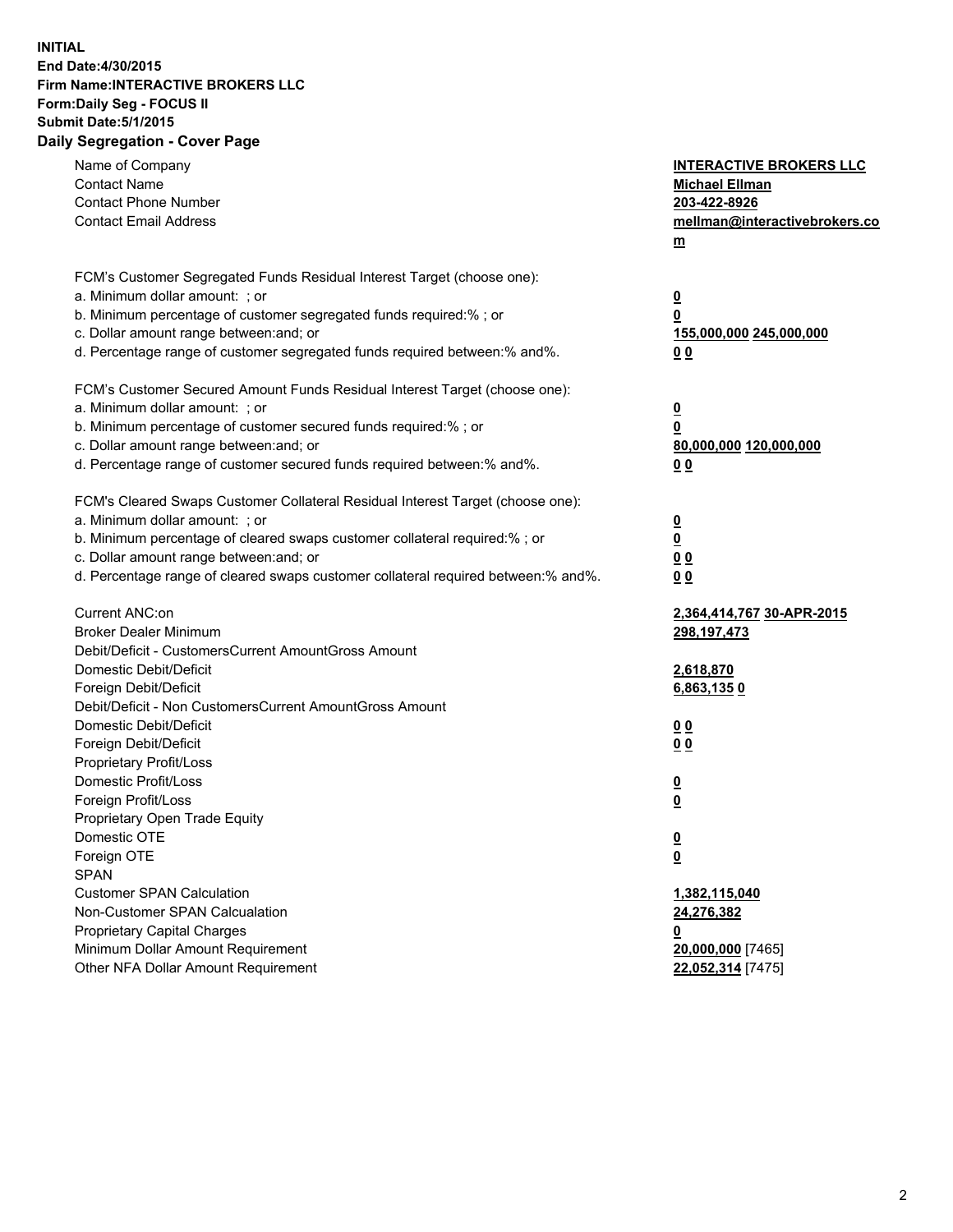## **INITIAL End Date:4/30/2015 Firm Name:INTERACTIVE BROKERS LLC Form:Daily Seg - FOCUS II Submit Date:5/1/2015 Daily Segregation - Secured Amounts**

|     | Foreign Futures and Foreign Options Secured Amounts                                                        |                                   |
|-----|------------------------------------------------------------------------------------------------------------|-----------------------------------|
|     | Amount required to be set aside pursuant to law, rule or regulation of a foreign                           | $0$ [7305]                        |
|     | government or a rule of a self-regulatory organization authorized thereunder                               |                                   |
| 1.  | Net ledger balance - Foreign Futures and Foreign Option Trading - All Customers                            |                                   |
|     | A. Cash                                                                                                    | 530,101,280 [7315]                |
|     | B. Securities (at market)                                                                                  | $0$ [7317]                        |
| 2.  | Net unrealized profit (loss) in open futures contracts traded on a foreign board of trade                  | 7,672,395 [7325]                  |
| 3.  | Exchange traded options                                                                                    |                                   |
|     | a. Market value of open option contracts purchased on a foreign board of trade                             | 109,136 [7335]                    |
|     | b. Market value of open contracts granted (sold) on a foreign board of trade                               | <b>-50,622</b> [7337]             |
| 4.  | Net equity (deficit) (add lines 1. 2. and 3.)                                                              | 537,832,189 [7345]                |
| 5.  | Account liquidating to a deficit and account with a debit balances - gross amount                          | 6,863,135 [7351]                  |
|     | Less: amount offset by customer owned securities                                                           | 0 [7352] 6,863,135 [7354]         |
| 6.  | Amount required to be set aside as the secured amount - Net Liquidating Equity                             | 544,695,324 [7355]                |
|     | Method (add lines 4 and 5)                                                                                 |                                   |
| 7.  | Greater of amount required to be set aside pursuant to foreign jurisdiction (above) or line                | 544,695,324 [7360]                |
|     | 6.                                                                                                         |                                   |
|     | FUNDS DEPOSITED IN SEPARATE REGULATION 30.7 ACCOUNTS                                                       |                                   |
| 1.  | Cash in banks                                                                                              |                                   |
|     | A. Banks located in the United States                                                                      | 822,504 [7500]                    |
|     | B. Other banks qualified under Regulation 30.7                                                             | 0 [7520] 822,504 [7530]           |
| 2.  | Securities                                                                                                 |                                   |
|     | A. In safekeeping with banks located in the United States                                                  | 473,036,008 [7540]                |
|     | B. In safekeeping with other banks qualified under Regulation 30.7                                         | 0 [7560] 473,036,008 [7570]       |
| 3.  | Equities with registered futures commission merchants                                                      |                                   |
|     | A. Cash                                                                                                    | $0$ [7580]                        |
|     | <b>B.</b> Securities                                                                                       | $0$ [7590]                        |
|     | C. Unrealized gain (loss) on open futures contracts                                                        | $0$ [7600]                        |
|     | D. Value of long option contracts                                                                          | $0$ [7610]                        |
|     | E. Value of short option contracts                                                                         | 0 [7615] 0 [7620]                 |
| 4.  | Amounts held by clearing organizations of foreign boards of trade                                          |                                   |
|     | A. Cash                                                                                                    | $Q$ [7640]                        |
|     | <b>B.</b> Securities                                                                                       | $0$ [7650]                        |
|     | C. Amount due to (from) clearing organization - daily variation                                            | $0$ [7660]                        |
|     | D. Value of long option contracts                                                                          | $0$ [7670]                        |
|     | E. Value of short option contracts                                                                         | 0 [7675] 0 [7680]                 |
| 5.  | Amounts held by members of foreign boards of trade                                                         |                                   |
|     | A. Cash                                                                                                    | 173,326,499 [7700]                |
|     | <b>B.</b> Securities                                                                                       | $0$ [7710]                        |
|     | C. Unrealized gain (loss) on open futures contracts                                                        | 1,908,895 [7720]                  |
|     | D. Value of long option contracts                                                                          | 109,143 [7730]                    |
|     | E. Value of short option contracts                                                                         | -50,622 [7735] 175,293,915 [7740] |
| 6.  | Amounts with other depositories designated by a foreign board of trade                                     | $0$ [7760]                        |
| 7.  | Segregated funds on hand                                                                                   | $0$ [7765]                        |
| 8.  | Total funds in separate section 30.7 accounts                                                              | 649,152,427 [7770]                |
| 9.  | Excess (deficiency) Set Aside for Secured Amount (subtract line 7 Secured Statement<br>Page 1 from Line 8) | 104,457,103 [7380]                |
| 10. | Management Target Amount for Excess funds in separate section 30.7 accounts                                | 80,000,000 [7780]                 |
| 11. | Excess (deficiency) funds in separate 30.7 accounts over (under) Management Target                         | 24,457,103 [7785]                 |
|     |                                                                                                            |                                   |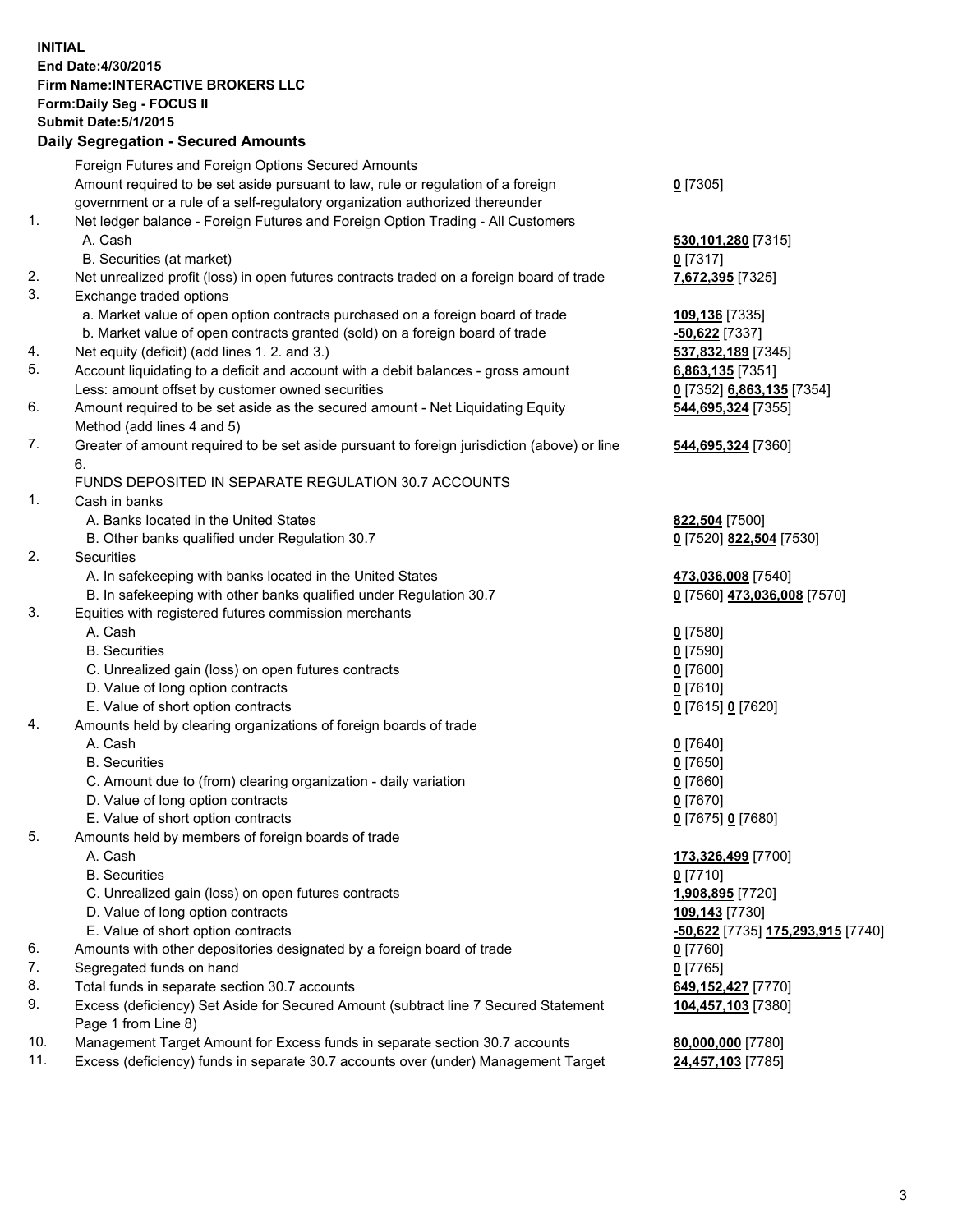**INITIAL End Date:4/30/2015 Firm Name:INTERACTIVE BROKERS LLC Form:Daily Seg - FOCUS II Submit Date:5/1/2015 Daily Segregation - Segregation Statement** SEGREGATION REQUIREMENTS(Section 4d(2) of the CEAct) 1. Net ledger balance A. Cash **2,603,453,177** [7010] B. Securities (at market) **0** [7020] 2. Net unrealized profit (loss) in open futures contracts traded on a contract market **-121,309,281** [7030] 3. Exchange traded options A. Add market value of open option contracts purchased on a contract market **133,125,258** [7032] B. Deduct market value of open option contracts granted (sold) on a contract market **-220,436,979** [7033] 4. Net equity (deficit) (add lines 1, 2 and 3) **2,394,832,175** [7040] 5. Accounts liquidating to a deficit and accounts with debit balances - gross amount **2,618,870** [7045] Less: amount offset by customer securities **0** [7047] **2,618,870** [7050] 6. Amount required to be segregated (add lines 4 and 5) **2,397,451,045** [7060] FUNDS IN SEGREGATED ACCOUNTS 7. Deposited in segregated funds bank accounts A. Cash **417,432,970** [7070] B. Securities representing investments of customers' funds (at market) **1,322,965,348** [7080] C. Securities held for particular customers or option customers in lieu of cash (at market) **0** [7090] 8. Margins on deposit with derivatives clearing organizations of contract markets A. Cash **11,386,450** [7100] B. Securities representing investments of customers' funds (at market) **118,521,927** [7110] C. Securities held for particular customers or option customers in lieu of cash (at market) **0** [7120] 9. Net settlement from (to) derivatives clearing organizations of contract markets **-4,863,236** [7130] 10. Exchange traded options A. Value of open long option contracts **2,882,921** [7132] B. Value of open short option contracts **-5,949,649** [7133] 11. Net equities with other FCMs A. Net liquidating equity **-89,274,292** [7140] B. Securities representing investments of customers' funds (at market) **843,475,781** [7160] C. Securities held for particular customers or option customers in lieu of cash (at market) **0** [7170] 12. Segregated funds on hand **0** [7150] 13. Total amount in segregation (add lines 7 through 12) **2,616,578,220** [7180] 14. Excess (deficiency) funds in segregation (subtract line 6 from line 13) **219,127,175** [7190] 15. Management Target Amount for Excess funds in segregation **155,000,000** [7194]

16. Excess (deficiency) funds in segregation over (under) Management Target Amount Excess

**64,127,175** [7198]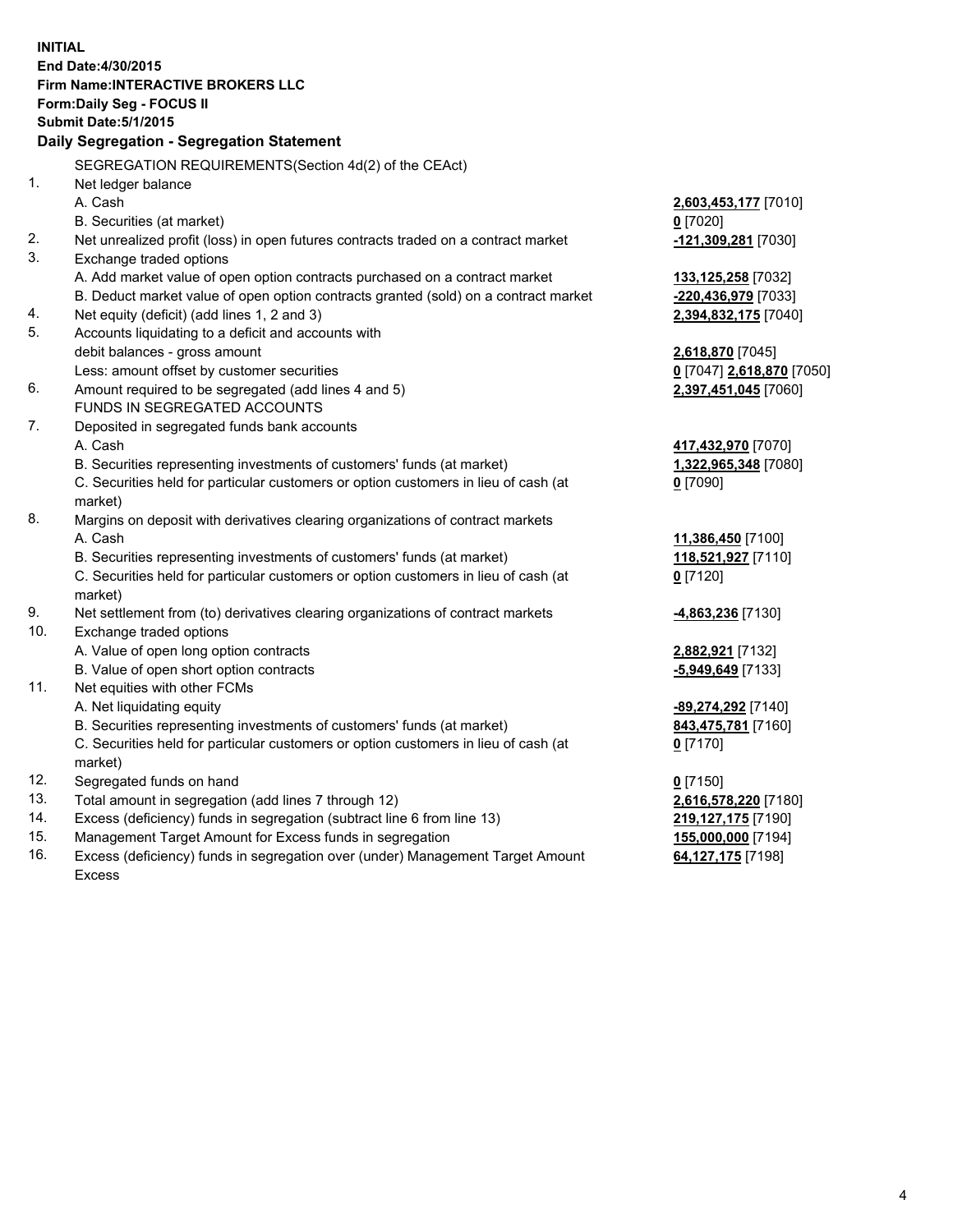## **INITIAL End Date:4/30/2015 Firm Name:INTERACTIVE BROKERS LLC Form:Daily Seg - FOCUS II Submit Date:5/1/2015 Daily Segregation - Supplemental**

| $\blacksquare$           | Total gross margin deficiencies - Segregated Funds Origin                              | 26,908 [9100]  |
|--------------------------|----------------------------------------------------------------------------------------|----------------|
| $\sim$                   | Total gross margin deficiencies - Secured Funds Origin                                 | 124,271 [9101] |
| $\blacksquare$           | Total gross margin deficiencies - Cleared Swaps Customer Collateral Funds Origin       | $0$ [9102]     |
| $\blacksquare$           | Total gross margin deficiencies - Noncustomer and Proprietary Accounts Origin          | $0$ [9103]     |
| $\blacksquare$           | Total number of accounts contributing to total gross margin deficiencies - Segregated  | 5 [9104]       |
|                          | Funds Origin                                                                           |                |
| $\blacksquare$           | Total number of accounts contributing to total gross margin deficiencies - Secured     | 12 [9105]      |
|                          | <b>Funds Origin</b>                                                                    |                |
| $\blacksquare$           | Total number of accounts contributing to the total gross margin deficiencies - Cleared | $0$ [9106]     |
|                          | Swaps Customer Collateral Funds Origin                                                 |                |
| $\overline{\phantom{a}}$ | Total number of accounts contributing to the total gross margin deficiencies -         | $0$ [9107]     |
|                          | Noncustomer and Proprietary Accounts Origin                                            |                |
| $\overline{\phantom{a}}$ | Upload a copy of the firm's daily margin report the FCM uses to issue margin calls     |                |
|                          | which corresponds with the reporting date.                                             |                |

04.30.2015 Commodity Margin Deficiency Report.xls